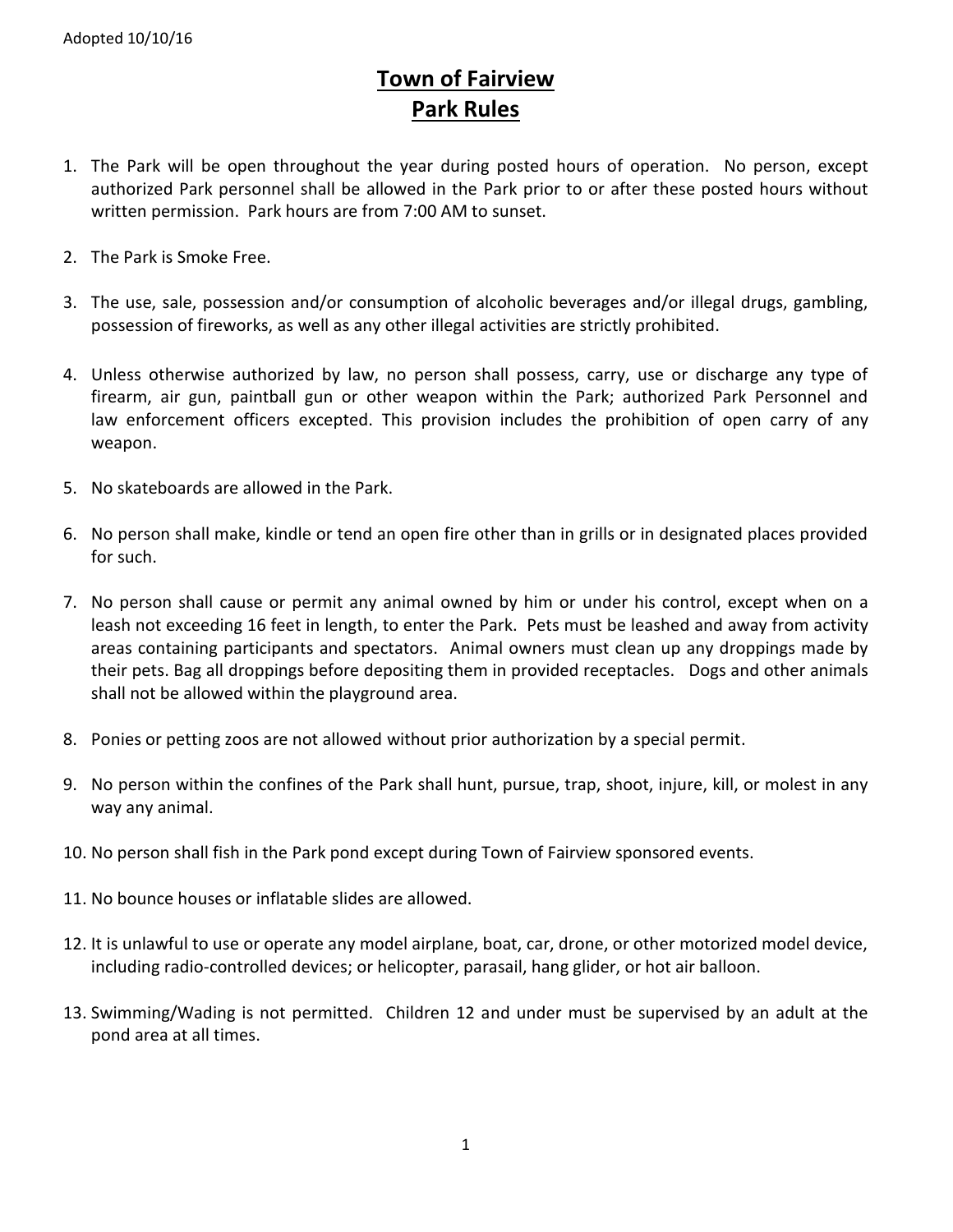### Adopted 10/10/16

- 14. No person shall cut, injure, deface, remove or disturb any tree, shrub, building, fence, bench, table, or any other structure, apparatus or property; or pick, cut, or remove any tree, shrub, flower or rock; or mark, write or carve upon any building, fence, bench, table or any other structure in the Park.
- 15. No person shall distribute any circulars, cards or written matter; or post, paste or affix any placard, notice or sign within the Park, without written permission.
- 16. The Town is not responsible for any lost or stolen items or items left unattended or forgotten.
- 17. The Town will not be responsible for providing or supervising any supplies or equipment. Any authorized Town representative may disallow the use of any equipment for safety reasons and ensure Town and Park policy is followed.
- 18. In the event of an emergency, call 9-1-1. The Park address is: 7350 Concord Highway, Monroe, NC

## **Picnic Shelter Use:**

- 19. To reserve a shelter:
- 20. Visit the Town Clerk's office, fill out the application permit and pay rental fee.
- 21. Fee: \$50 plus sales tax for 4 hours or \$100 plus sales tax for all day per date per shelter. Rental hours available are 10:00 AM to sunset. Use of the shelter is guaranteed for the period specified in the permit only. Event set-up time and clean-up time must be included in the rental period.
- 22. No date/time will be held open without completion of the rental form and payment of the fee.
- 23. Reservations for the upcoming weekend are not taken after 3:00 PM on Thursday. Patrons may call the Town Clerk at 704-753-1981 Thursdays from 12:00 noon to 3:00 PM to inquire if shelters are reserved for the weekend.
- 24. No refunds will be given for cancelations fourteen (14) calendar days or less prior to the event.
- 25. No refunds will be given for inclement weather. If inclement weather prevents the use of the shelter, you may reschedule your event with proper notification. To reschedule your event:
	- The first business day (Town Hall is open Tuesdays and Thursdays 8:00 AM till 3:00 PM) after your rental, visit the Town Clerk's office.
	- Applicants must provide the permit number to reschedule the shelter use.
	- All rescheduled events are subject to availability.
- 26. If you need to modify an existing reservation (change the time, date, etc.), it must be done at least forty-eight (48) hours prior to the scheduled use. To modify your permit:
	- Visit the Town Clerk's office.
	- Applicants must provide the permit number to modify the permit.